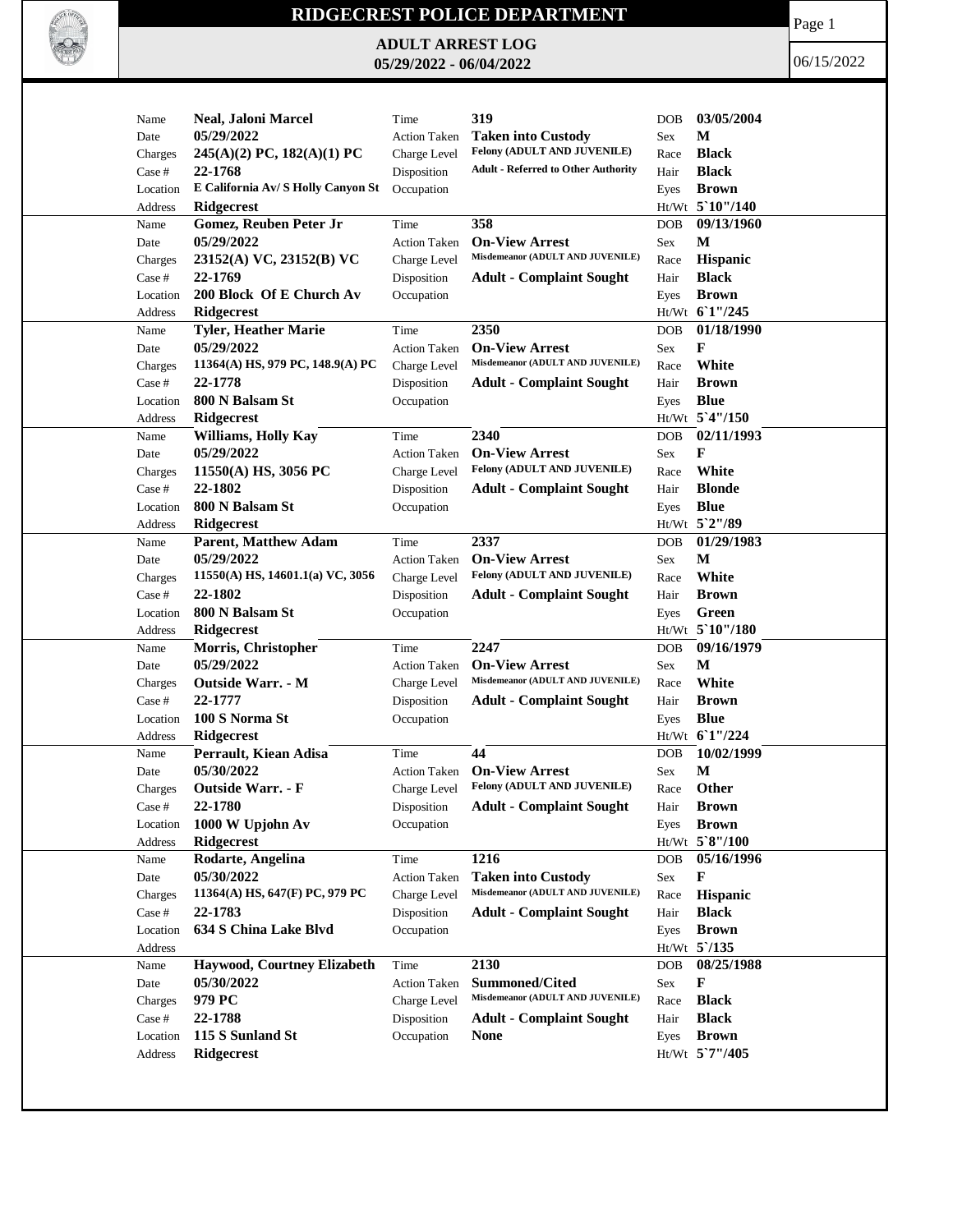|                   | ADULT ARREST LOG for 05/29/2022 - 06/04/2022 |                                     |                                                               |                    |                              | Page 2 |
|-------------------|----------------------------------------------|-------------------------------------|---------------------------------------------------------------|--------------------|------------------------------|--------|
| Name              | Antu, Julie Marie                            | Time                                | 8                                                             | DOB                | 08/17/1969                   |        |
| Date              | 05/30/2022                                   | <b>Action Taken</b>                 | <b>Summoned/Cited</b>                                         | Sex                | F                            |        |
| Charges           | 979 PC                                       | Charge Level                        | Misdemeanor (ADULT AND JUVENILE)                              | Race               | White                        |        |
| Case #            | 22-1779                                      | Disposition                         | <b>Adult - Referred to Other Authority</b>                    | Hair               | <b>Blonde</b>                |        |
| Location          | 706 N Balsam St                              | Occupation                          |                                                               | Eyes               | <b>Brown</b>                 |        |
| Address           | Ridgecrest                                   |                                     |                                                               |                    | Ht/Wt 5'3"/118               |        |
| Name              | <b>Kraft</b> , Karen                         | Time                                | 2153                                                          | <b>DOB</b>         | 06/25/1961                   |        |
| Date              | 05/30/2022                                   | <b>Action Taken</b>                 | <b>On-View Arrest</b>                                         | <b>Sex</b>         | F                            |        |
| Charges           | $11364(A)$ HS, $14601.1(a)$ VC, $2315$       | Charge Level                        | Misdemeanor (ADULT AND JUVENILE)                              | Race               | White                        |        |
| Case #            | 22-1789                                      | Disposition                         | <b>Adult - Complaint Sought</b>                               | Hair               | <b>Blonde</b>                |        |
| Location          | 500 W Graaf Av                               | Occupation                          |                                                               | Eyes               | Green                        |        |
| Address           | <b>Ridgecrest</b>                            |                                     |                                                               |                    | Ht/Wt 5`5"/108               |        |
| Name              | Hammerbacker, Phelan Miles                   | Time                                | 4                                                             | DOB                | 08/27/1983                   |        |
| Date              | 05/30/2022                                   | Action Taken                        | <b>On-View Arrest</b><br>Misdemeanor (ADULT AND JUVENILE)     | Sex                | M                            |        |
| Charges           | $11550(A)$ HS<br>22-1803                     | Charge Level                        |                                                               | Race               | White                        |        |
| Case #            |                                              | Disposition                         | <b>Adult - Complaint Sought</b>                               | Hair               | <b>Brown</b>                 |        |
| Location          | 706 N Balsam St                              | Occupation                          |                                                               | Eyes               | <b>Brown</b>                 |        |
| Address<br>Name   | <b>Inyokern</b><br>Brannum, Jamie            | Time                                | 1612                                                          | <b>DOB</b>         | Ht/Wt 6'4"/180<br>01/25/1994 |        |
|                   |                                              |                                     |                                                               |                    |                              |        |
| Date<br>Charges   | 05/30/2022<br>979 PC                         | <b>Action Taken</b><br>Charge Level | <b>Taken into Custody</b><br>Misdemeanor (ADULT AND JUVENILE) | <b>Sex</b><br>Race | М<br>White                   |        |
| Case #            | 22-1784                                      |                                     | <b>Adult - Referred to Other Authority</b>                    | Hair               | <b>Blonde</b>                |        |
| Location          | <b>Tulare County</b>                         | Disposition                         |                                                               |                    | <b>Hazel</b>                 |        |
| Address           | Lindsay                                      | Occupation                          |                                                               | Eyes               | Ht/Wt 6/145                  |        |
| Name              | <b>Canez, Deven Anthony</b>                  | Time                                | 315                                                           | <b>DOB</b>         | 04/21/1992                   |        |
| Date              | 05/31/2022                                   | <b>Action Taken</b>                 | <b>On-View Arrest</b>                                         | <b>Sex</b>         | М                            |        |
| Charges           | 488 PC, 594(B)(2)(A) PC                      | Charge Level                        | Misdemeanor (ADULT AND JUVENILE)                              | Race               | Hispanic                     |        |
| Case #            | 22-1792                                      | Disposition                         | <b>Adult - Complaint Sought</b>                               | Hair               | <b>Brown</b>                 |        |
| Location          | 400 W Howell Av                              | Occupation                          | Clerk                                                         | Eyes               | <b>Brown</b>                 |        |
| Address           | <b>Ridgecrest</b>                            |                                     |                                                               |                    | Ht/Wt 5 11"/140              |        |
| Name              | <b>Briscoe, Eric Marshall</b>                | Time                                | 1029                                                          | <b>DOB</b>         | 04/26/1973                   |        |
| Date              | 05/31/2022                                   | <b>Action Taken</b>                 | <b>Summoned/Cited</b>                                         | Sex                | M                            |        |
| Charges           | 14601.1(a) $VC$                              | Charge Level                        | Misdemeanor (ADULT AND JUVENILE)                              | Race               | White                        |        |
| Case #            | 22-1794                                      | Disposition                         | <b>Adult - Complaint Sought</b>                               | Hair               | <b>Brown</b>                 |        |
| Location          | 100 W Wilson Av                              | Occupation                          | Labor                                                         | Eyes               | <b>Hazel</b>                 |        |
| Address           | <b>Ridgecrest</b>                            |                                     |                                                               |                    | Ht/Wt 5`8"/190               |        |
| Name              | <b>Beed, Bobby Wayne III</b>                 | Time                                | 1014                                                          | DOB                | 12/22/1998                   |        |
| Date              | 05/31/2022                                   | <b>Action Taken</b>                 | Summoned/Cited                                                | <b>Sex</b>         | $\mathbf M$                  |        |
| Charges           | <b>488 PC</b>                                | Charge Level                        | Misdemeanor (ADULT AND JUVENILE)                              | Race               | <b>Black</b>                 |        |
| Case #            | 22-1793                                      | Disposition                         | <b>Adult - Complaint Sought</b>                               | Hair               | <b>Brown</b>                 |        |
| Location          | 1599 N Norma St                              | Occupation                          |                                                               | Eyes               | <b>Brown</b>                 |        |
| Address           | Ridgecrest                                   |                                     |                                                               |                    | Ht/Wt 5 11"/185              |        |
| Name              | Aldana, Juan Jose Jr                         | Time                                | 1238                                                          | <b>DOB</b>         | 01/25/1996                   |        |
| Date              | 05/31/2022                                   | <b>Action Taken</b>                 | <b>Summoned/Cited</b>                                         | Sex                | $\mathbf M$                  |        |
| Charges           | 979 PC                                       | Charge Level                        | Misdemeanor (ADULT AND JUVENILE)                              | Race               | <b>Hispanic</b>              |        |
| Case #            | 22-866                                       | Disposition                         | <b>Adult - Released</b>                                       | Hair               | <b>Brown</b>                 |        |
| Location          | 216 W Haloid Av                              | Occupation                          |                                                               | Eyes               | <b>Brown</b>                 |        |
| Address           | <b>Ridgecrest</b>                            |                                     |                                                               |                    | Ht/Wt 5`9"/150               |        |
| Name              | Vanbrunt, Michaela Connett                   | Time                                | 1242                                                          | <b>DOB</b>         | 10/10/1996                   |        |
| Date              | 05/31/2022                                   | <b>Action Taken</b>                 | <b>Summoned/Cited</b><br>Misdemeanor (ADULT AND JUVENILE)     | Sex                | F<br>White                   |        |
| Charges           | 979 PC                                       | Charge Level                        |                                                               | Race               |                              |        |
| Case #            | 22-1795                                      | Disposition                         | <b>Adult - Complaint Sought</b>                               | Hair               | <b>Brown</b>                 |        |
| Location          | 416 S China Lake Bl                          | Occupation                          |                                                               | Eyes               | <b>Hazel</b><br>Ht/Wt 5'/129 |        |
| Address<br>Name   | <b>Inyokern</b><br>Helm, Nathan Ray          | Time                                | 1358                                                          | <b>DOB</b>         | 12/18/1989                   |        |
| Date              | 05/31/2022                                   | Action Taken                        | <b>Summoned/Cited</b>                                         | Sex                | M                            |        |
|                   | 979 PC                                       | Charge Level                        | Misdemeanor (ADULT AND JUVENILE)                              | Race               | White                        |        |
| Charges<br>Case # | 22-1796                                      | Disposition                         | Adult - Released                                              | Hair               | <b>Brown</b>                 |        |
| Location          | 120 S China Lake Blvd                        |                                     | <b>Cook</b>                                                   |                    | Hazel                        |        |
| Address           | <b>Ridgecrest</b>                            | Occupation                          |                                                               | Eyes               | Ht/Wt 6'4"/180               |        |
|                   |                                              |                                     |                                                               |                    |                              |        |